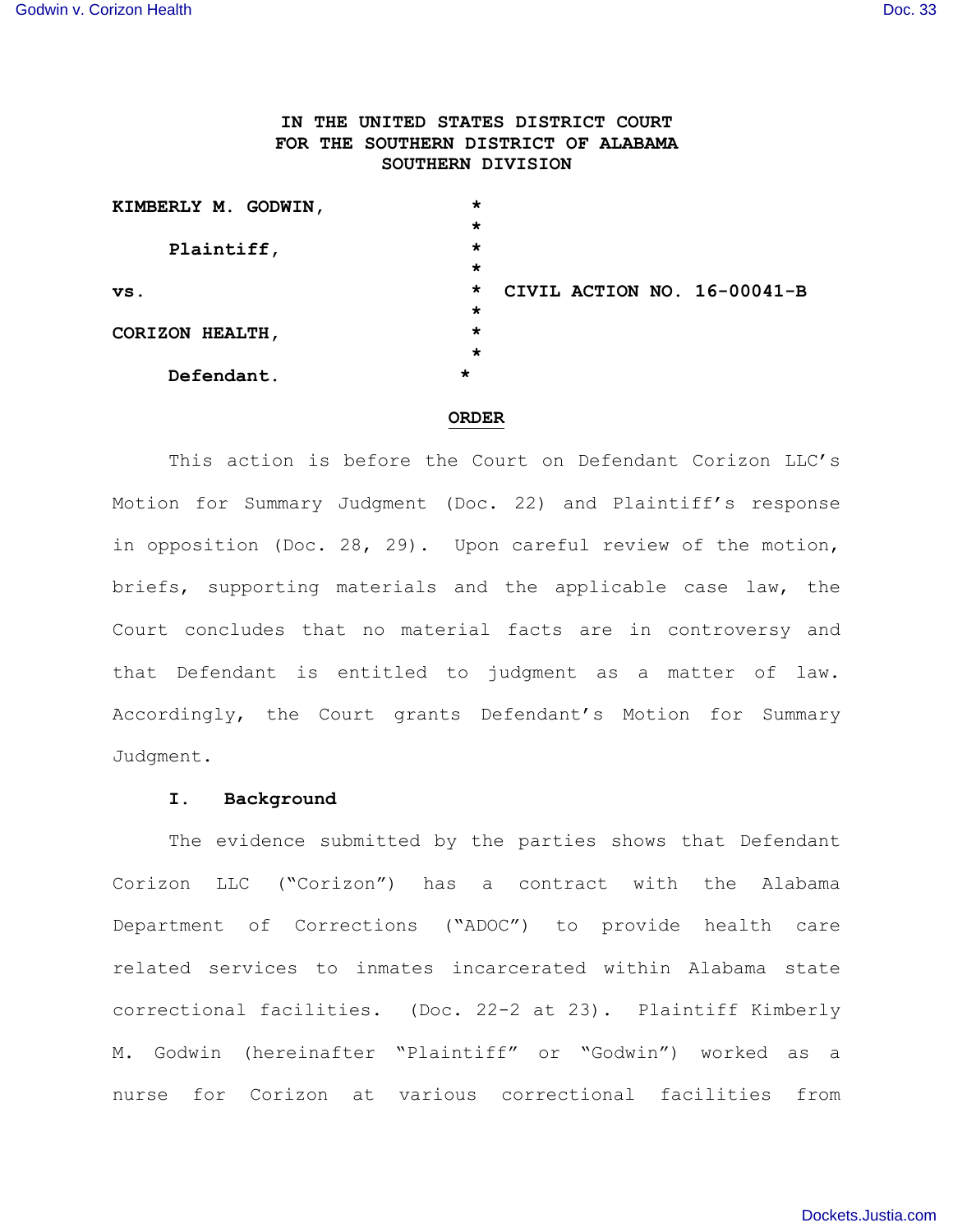approximately September 2009 to April 29, 2014. (Doc. 22-2 at 4, 6; Doc. 28-1 at 5-7).

In November 2011, Plaintiff was terminated by Corizon on the ground that she had not worked for the company in over ninety days. (Doc. 28-1 at 6). In 2012, Plaintiff filed an EEOC charge alleging discrimination based on her age and race (Caucasian). The charge ultimately resulted in a negotiated settlement whereby Plaintiff was reinstated by Corizon on May 14, 2012 to work at Fountain Correctional facility. (Doc. 22-2 at 5, 7, 17, 19).

From December 2013 through early February 2014, Godwin sought and was approved for intermittent leave under the Family Medical Leave Act ("FMLA") as a result of her contracting the flu and then pneumonia. (Doc. 22-2 at 8, 26-27). Beginning February 6, 2014 through April 28, 2014, Godwin was away from work on FMLA leave. $^1$  (Doc. 22-2 at 26-27).

Prior to Godwin taking her FMLA leave in February 2014, Darrell LeGrand ("LeGrand"), an inmate at Fountain, completed a sick call request form on January 27, 2014, in which he asked to see a doctor and get his medication prescription renewed. (Doc. 22-2 at 9-10, 31-32, 43, 53). Corizon policy requires that,

 $\overline{\phantom{0}}$ 

 $1$  Plaintiff's leave was originally scheduled to end on March 27, 2014, but was extended at Plaintiff's request to April 28, 2014. (Doc. 22-2 at 26-27).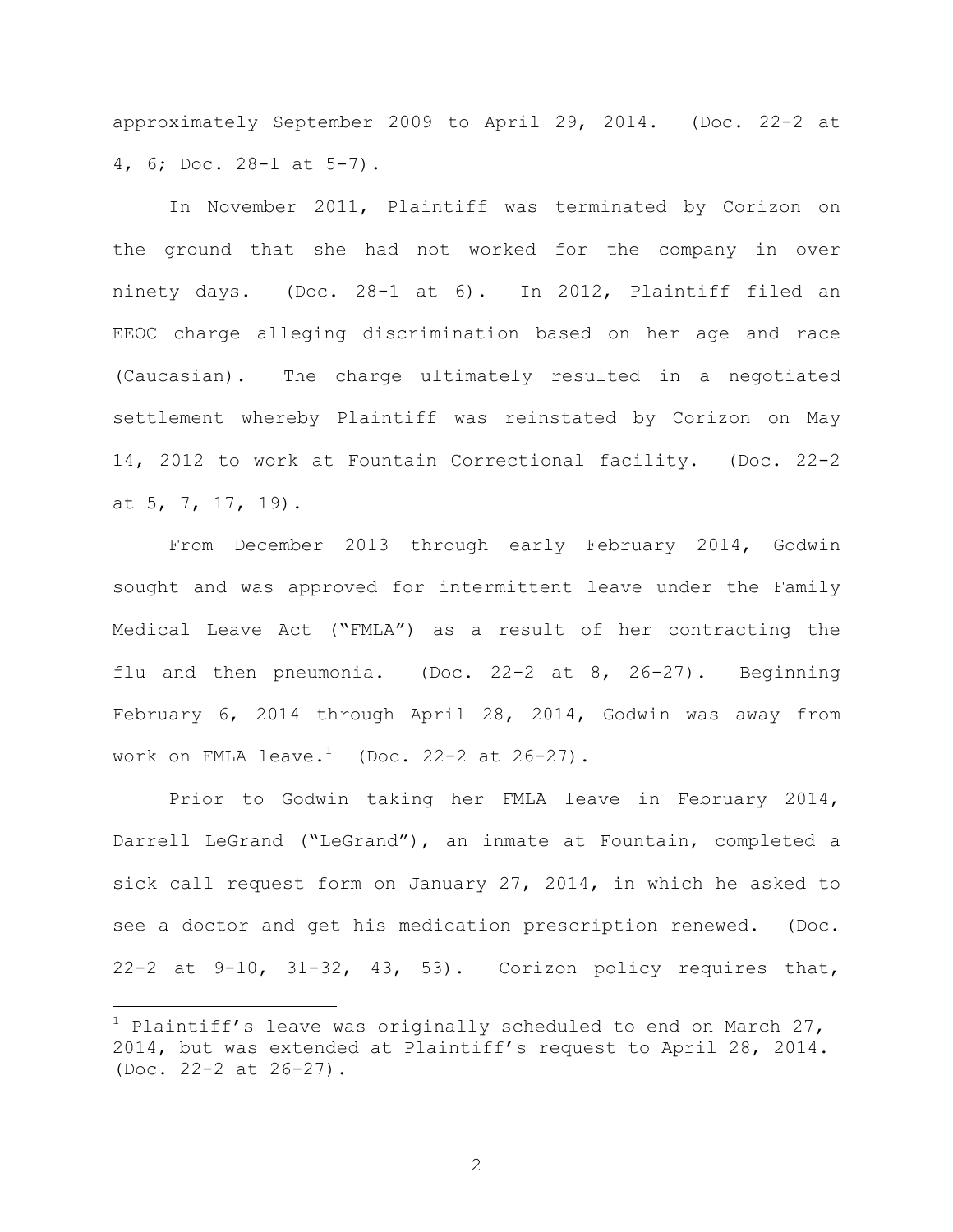when an inmate fills out a sick call request form and requests to see a physician, the on-call nurse must assess the inmate (including taking the inmate's vital signs) prior to the inmate being seen by a physician. (Doc.  $22-2$  at  $25$ ,  $47$ ,  $53-54$ ). Corizon policy further requires that, when performing a physical on an inmate in response to a sick call request, the nurse must remove the inmate from his cell and take him to a screening room or other designated area for the physical examination. (Doc. 22-2 at 37, 47, 53, 58). Corizon policy prohibits a nurse from obtaining an inmate's vital signs at the cell or through the prison cell door for reasons of privacy and security. (Doc. 22- 2 at 34, 37, 47-48, 53, 58). Corizon policy, and Fountain prison regulations, also require that an ADOC officer accompany any nurse who enters the segregation unit to remove an inmate from his cell in order to perform a medical assessment of that inmate. (Doc. 22-2 at 25, 48, 53).

On January 28, 2014, inmate LeGrand submitted a written medical grievance to Corizon stating that, on January 27, 2014, nothing had been done in response to his sick call request. Inmate LeGrand stated: "Nurse Goodin (sic) was working 3-11 shift and claim she did an assessment on me. I'm stating that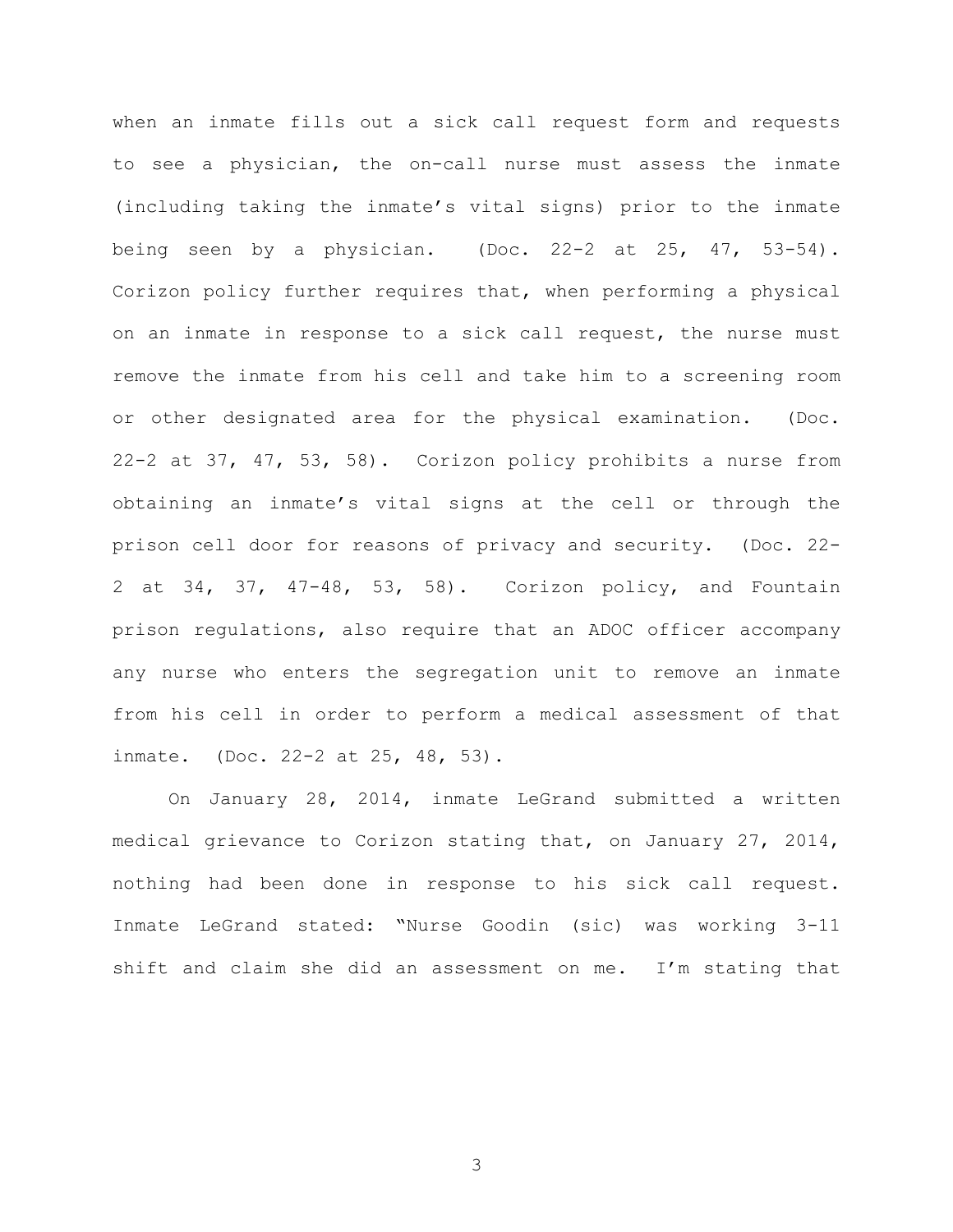Nurse Godwin never did any assessment on me. I was never asked [nor] was I taken out of my cell."<sup>2</sup> (Doc. 22-2 at 31, 65, 67).

Upon receiving LeGrand's medical grievance, Corizon began an investigation into the incident. (Doc. 22-2 at 32, 54, 67). The investigation was led by Director of Nursing Kevin Baugh and Health Services Administrator Katherine Gibson.<sup>3</sup> (Doc. 22-2 at 23, 26, 54). In her capacity as Health Services Administrator, Gibson was the highest ranking Corizon employee at Fountain. She oversaw the entire healthcare unit at Fountain, including the nursing and day-to-day operations of the Fountain healthcare facilities. (Doc. 22-2 at 23-24). Kevin Baugh was the Director of Nursing at Fountain from August 2013 until approximately August 2014. (Doc. 22-2 at 52). As Director of Nursing, all of the nursing staff at Fountain reported to him. (Id.).

Corizon began its investigation into inmate LeGrand's

 $\overline{\phantom{0}}$ 

 $^{2}$  While inmate LeGrand had never filed a grievance against Plaintiff or any other Corizon employee before this grievance, Plaintiff contends that LeGrand was angry with her because she had declined to serve as a witness for him at an earlier disciplinary proceeding. According to Plaintiff, the alleged violation for which LeGrand was being disciplined had not occurred during her shift and, thus, she declined to serve as a witness. (Doc. 22-2 at 9, 32).

<sup>3</sup> Plaintiff identifies Katherine Gibson and Kevin Baugh as Caucasian. (Doc. 1 at 3).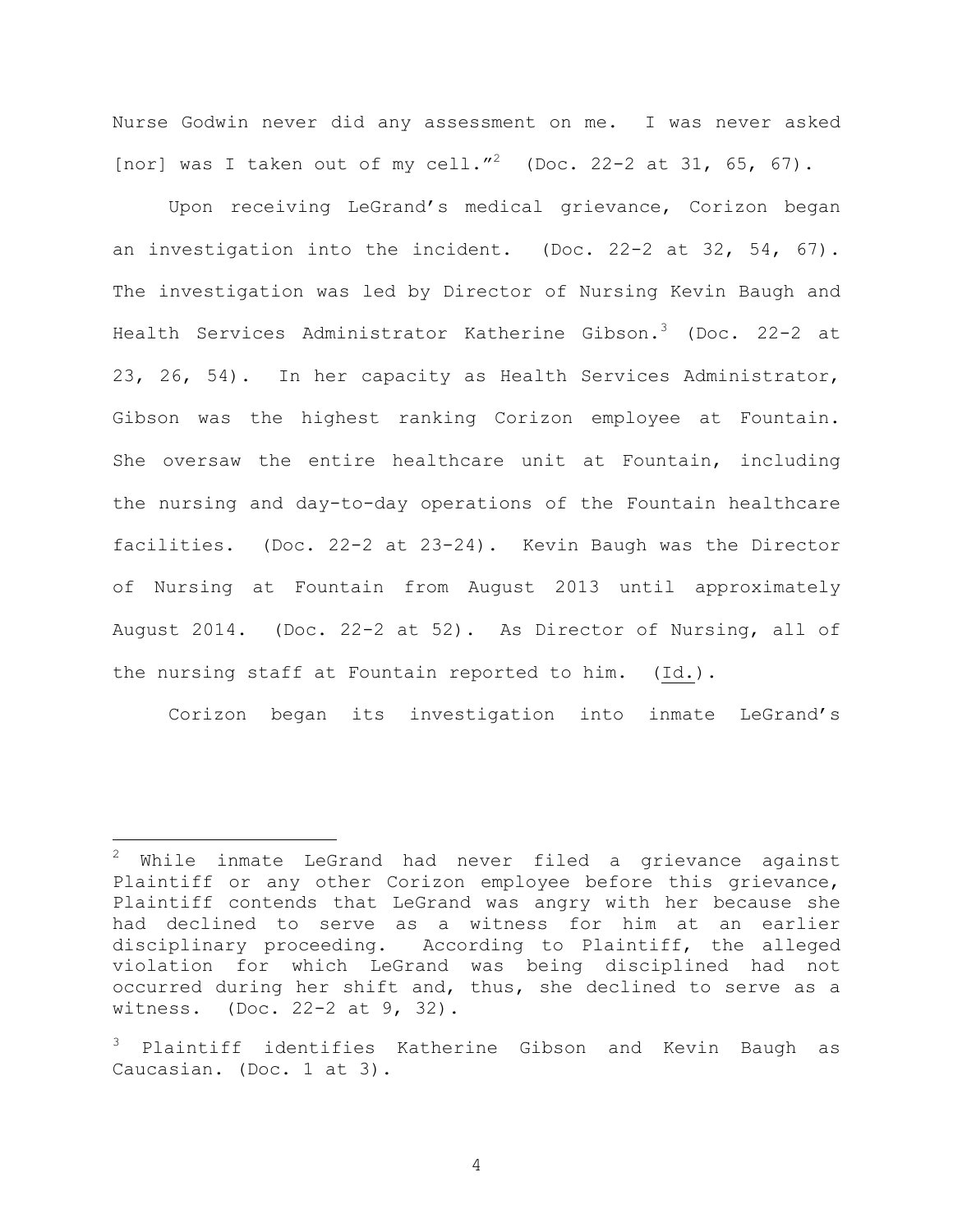medical grievance by pulling the sick call  $log_t$ <sup>4</sup> LeGrand's medical chart, and the nursing encounter tool for LeGrand, which was dated January 27, 2014, and signed by Godwin. (Doc. 22-2 at 32-33, 36). Corizon also pulled the ADOC logs for January 27, 2014, which did not reflect that a sick call was made. (Doc. 22-2 at 36). The ADOC logs showed that ADOC Correctional Officer Larry Brooks was on duty during the same time period, and therefore would have been the officer assigned to accompany Godwin had she gone into the segregation unit to take LeGrand's vital signs. (Doc.  $22-2$  at  $36$ ,  $55-56$ ,  $61-62$ ). It is undisputed that whenever a nurse has to go into the segregation unit, the nurse must be accompanied by an ADOC officer. (Doc. 22-2 at 10).

Gibson discussed the matter with the warden at Fountain. Thereafter, the warden gave Gibson a statement from Officer Brooks, who confirmed that he was on duty on January 27, 2014, that he had accompanied Godwin on her rounds in the segregation unit on that day, and that Godwin did not perform any type of medical assessment on inmate LeGrand. (Doc. 22-2 at 56, 61-62).

 $\overline{\phantom{0}}$ 

<sup>4</sup> A sick call request is a way for inmates to report medical issues to the staff, such as the need for a prescription refill. (Doc. 22-2 at 25). After the inmate completes a handwritten form, he is seen by nursing staff if indicated. (Id.). If the inmate is in the segregation unit, the nurse must be accompanied by a correctional officer. (Id.).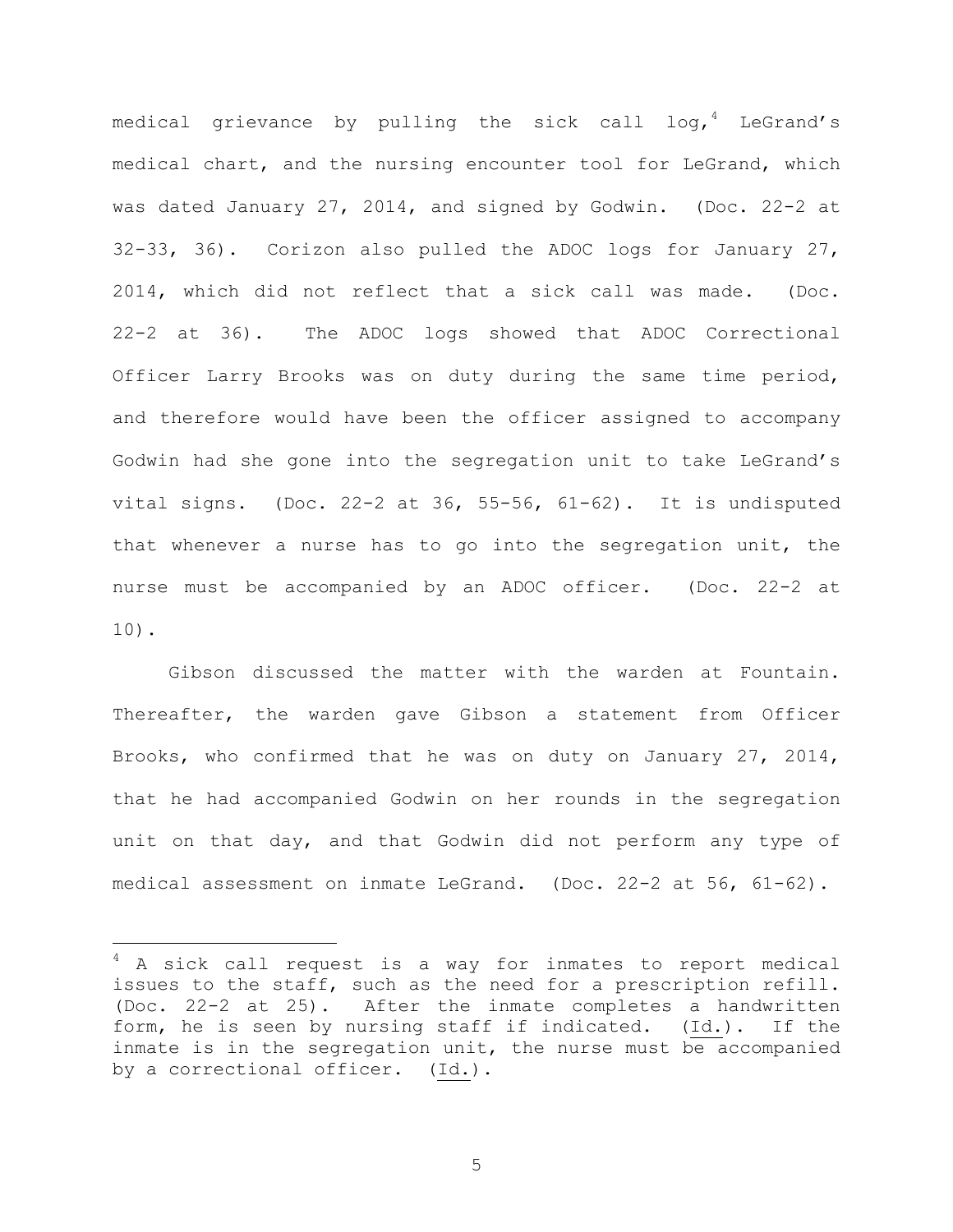Thereafter, Director of Nursing Baugh interviewed Officer Brooks directly. He again confirmed that Godwin did not take inmate LeGrand's vital signs and did not perform any kind of medical or physical assessment on LeGrand either at cell door or in the screening room per Corizon policy.<sup>5</sup> (Doc. 22-2 at 55-56,  $61-62$ ).

Corizon also reviewed the security camera footage for the lobby in the segregation unit for January 27, 2014. It revealed that inmate LeGrand was not removed from his cell by Godwin in order to take his vital signs, as required by Corizon's policies governing medical assessments on inmates. (Doc. 22-2 at 34-35, 37, 47, 54-55, 58). According to Plaintiff, Officer Canon, not Officer Brooks, accompanied her to the segregation unit on January 27, 2014, while she performed the medical assessment on inmate LeGrand through the cell door. (Doc. 22-2 at 10-11). Per Plaintiff, she did not remove inmate LeGrand from his cell or take him to the screening room or any other designated assessment area. Instead, she completed the entire medical assessment (including taking his oxygen saturation rate, blood pressure, and temperature) through the door of the inmate's cell as he stuck his arm out of the cell. (Doc. 22-2 at 10).

 $\overline{\phantom{0}}$ 

<sup>5</sup> According to Officer Brooks, Plaintiff never asked for inmate LeGrand to be removed from his cell and did not assess any vital signs whatsoever. (Doc. 22-2 at 62).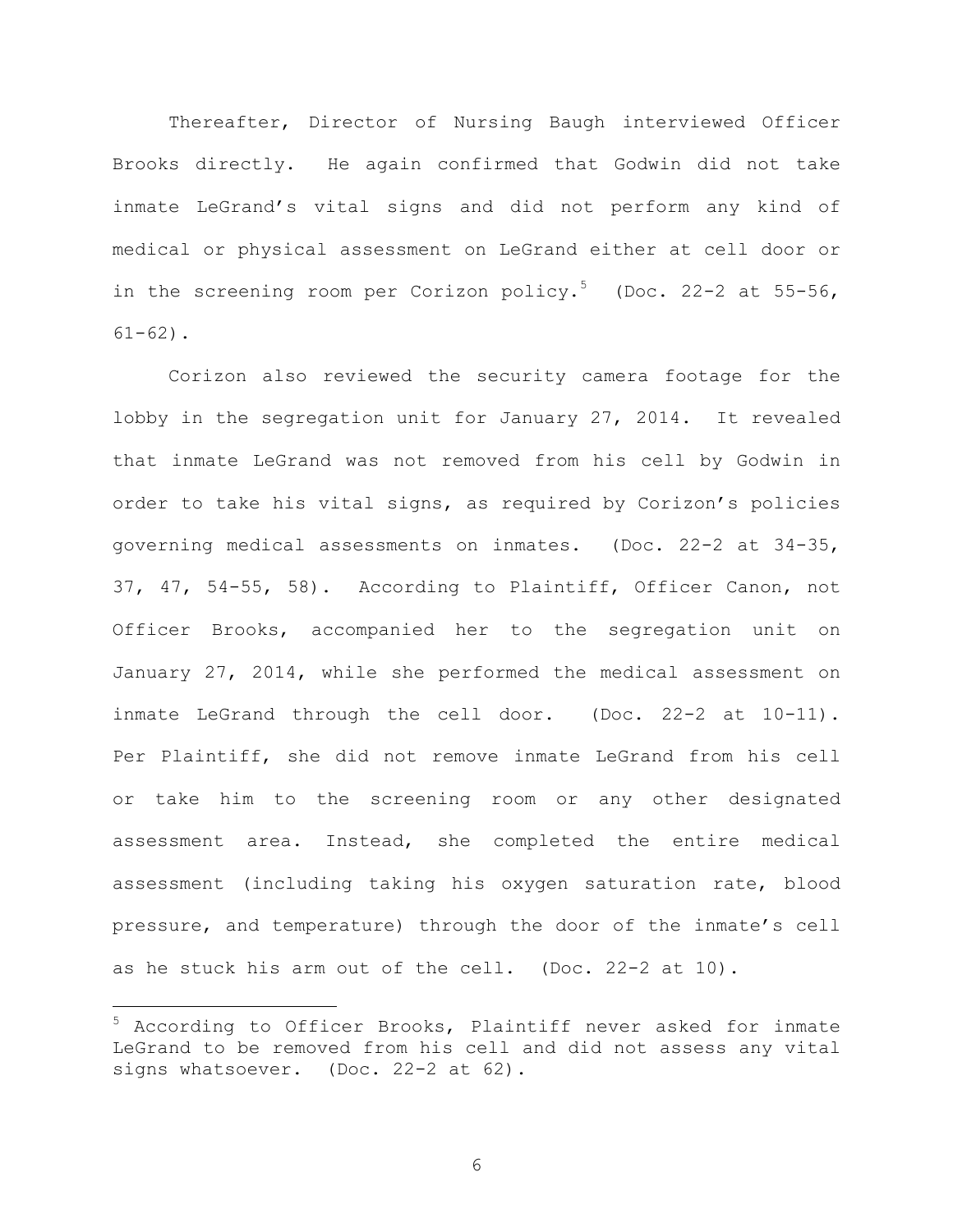As a result of its investigation, Corizon concluded that Godwin had failed to perform a medical assessment of inmate LeGrand and had fraudulently completed LeGrand's medical chart to cover up that fact. (Doc. 22-2 at 30-31, 58, 69). On February 21, 2014, Health Services Administrator Gibson and Director of Nursing Baugh recommended to Corizon's corporate office that Godwin be terminated. (Doc. 22-2 at 69).

On March 10, 2014, Plaintiff filed an EEOC charge alleging that she had been discriminated against by two Corizon nurse supervisors who were African American.<sup>6</sup> (Doc. 22-2 at 71). Specifically, Plaintiff alleged that one of the African American supervisors yelled at her, and two African American co-workers

 $\overline{\phantom{0}}$ 

Plaintiff contends that prior to her medical leave, she complained to Corizon management regarding unfair treatment due to her race. According to Plaintiff, she complained that an African American supervisor had yelled at her, and that another African American supervisor discriminated against her with respect to patient assignments. (Doc. 28-1 at 14, 18-20; Doc. 29 at 11; Doc. 22-2 at 28, 71). The record further reflects that Plaintiff had a number of conflicts with co-employees (not Gibson and Baugh), including accusations by co-employees that Plaintiff had a gun in her car and had chased one of them in the parking lot with her car, as well as three separate instances of Plaintiff filing criminal charges against co-employees. (Doc. 29 at 3-8; Doc. 22-2 at 13). However, none of those individuals is alleged to have been involved in the allegedly retaliatory decision to terminate her employment. Rather, Plaintiff alleges that Gibson and Baugh recommended her termination, and "[s]omeone up the corporate chain approved the termination based on Gibson and Baugh's recommendation." (Doc. 29 at 10).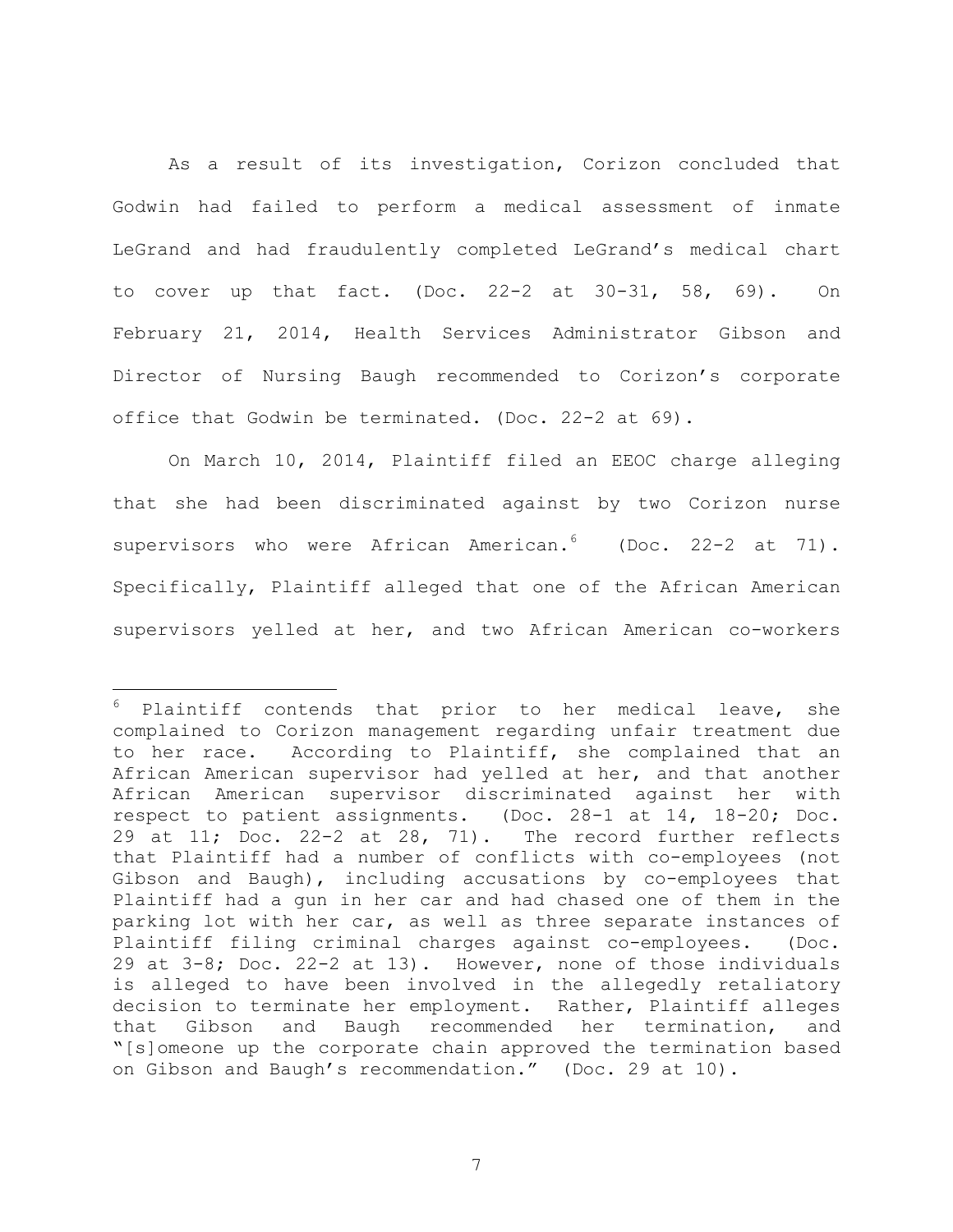physically assaulted her; yet, Corizon failed to take any action. (Id.) She further asserted that the other African American supervisor assigned her more patients than her African American co-workers because of her race. (Id.)

At the recommendation of Health Services Administrator Gibson and Director of Nursing Baugh, and upon approval from Corizon Human Resources, Plaintiff was terminated on April 29, 2014, the day she returned from her FMLA leave.<sup>7</sup> (Doc. 22-2 at 4, 30-31, 40, 69). On October 17, 2014, Plaintiff filed another EEOC charge alleging that she had been terminated for filing previous EEOC charges and because she was disabled. (Doc. 22-2 at 71, 74). On or about November 2, 2015, the EEOC issued its Notice of Dismissal of this EEOC charge. (Doc. 22-2 at 76).

On January 27, 2016, Plaintiff filed the instant complaint against Corizon. In her complaint, Plaintiff alleges retaliation under the FMLA, Title VII, and 42 U.S.C. § 1981 (hereinafter "§ 1981"). (Doc. 1 at 3). According to Plaintiff, Defendant retaliated against her for participating "in protected activity, *i.e.*, filing previous EEOC charges and taking FMLA leave." (Id.)

 $\overline{\phantom{0}}$ 

 $7$  Pursuant to Corizon policy, if a decision was made to terminate an employee while that employee was on FMLA leave, the termination would not occur until the employee returned to work. (Doc. 22-2 at 79).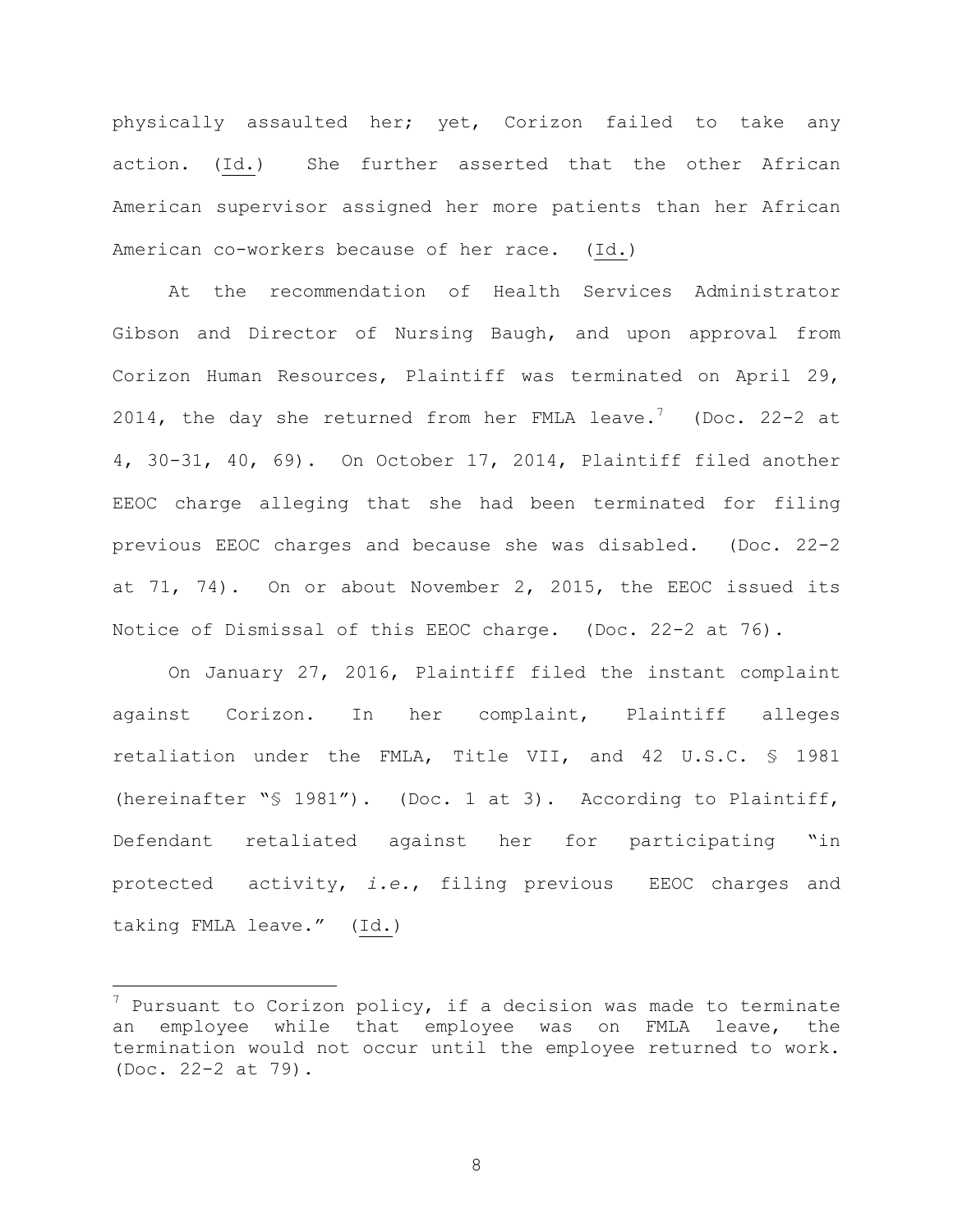## **II. Summary Judgment Standard**

Summary judgment should be granted only "if the movant shows that there is no genuine dispute as to any material fact and the movant is entitled to judgment as a matter of law." Rule 56(a), Fed. R. Civ. P. The party seeking summary judgment bears "the initial burden to show the district court, by reference to materials on file, that there are no genuine issues of material fact that should be decided at trial." Clark v. Coats & Clark, Inc., 929 F.2d 604, 608 (11th Cir. 1991). Once the moving party has satisfied its responsibility, the burden shifts to the non-movant to show the existence of a genuine issue of material fact. Id. If the nonmoving party fails to make "a sufficient showing on an essential element of her case with respect to which she has the burden of proof," the moving party is entitled to summary judgment. Celotex Corp. v. Catrett, 477 U.S. 317, 323 (1986). "In reviewing whether the nonmoving party has met its burden, the court must stop short of weighing the evidence and making credibility determinations of the truth of the matter.  $\ldots$  . Instead, the evidence of the nonmovant is to be believed, and all justifiable inferences are to be drawn in his favor." Tipton v. Bergrohr GMBH-Siegen, 965 F.2d 994, 999 (11th Cir. 1992) (internal citations and quotation marks omitted). "Summary judgment is justified only for those cases devoid of any need for factual determinations." Offshore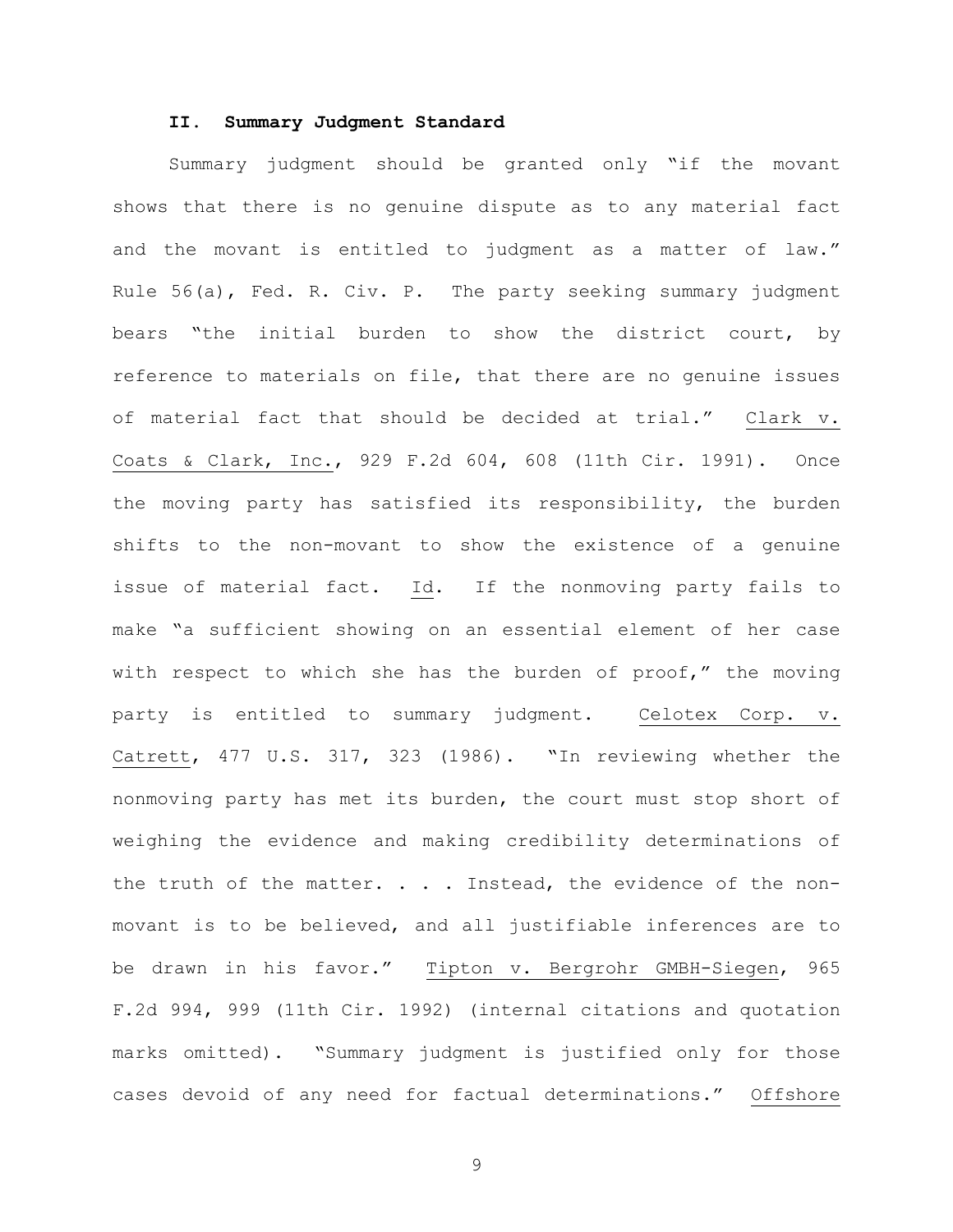Aviation v. Transcon Lines, Inc., 831 F.2d 1013, 1016 (11th Cir. 1987) (citation and internal quotation marks omitted).

# **III. Analysis**

Defendant has filed a motion for summary judgment on Plaintiff's FMLA and Title VII/§ 1981 retaliation claims based on Plaintiff's failure, as a matter of law, to establish the prima facie elements of these claims, or, assuming a prima facie case, Plaintiff's failure to establish the essential element of pretext. (Doc. 22). For the reasons set forth below, Defendant's motion for summary judgment is **GRANTED**.

# **A. Plaintiff's FMLA Retaliation Claim**

When a plaintiff asserts a claim of retaliation under the FMLA, in the absence of direct evidence of the employer's intent, the Court applies the same burden-shifting framework established by the Supreme Court in McDonnell Douglas Corp. v. Green, 411 U.S. 792 (1973), for evaluating Title VII discrimination claims. Feise v. North Broward Hosp. Dist., 2017 U.S. App. LEXIS 5222, \*9, 2017 WL 1101402, \*3 (11th Cir. Mar. 24, 2017) (quoting Strickland v. Water Works & Sewer Bd. of City of Birmingham, 239 F.3d 1199, 1207 (11th Cir. 2001)). "To prove a retaliation claim, an employee 'must allege that: (1) [s]he engaged in a statutorily protected activity; (2) [s]he suffered an adverse employment decision; and (3) the decision was causally related to the protected activity." Id. "Only after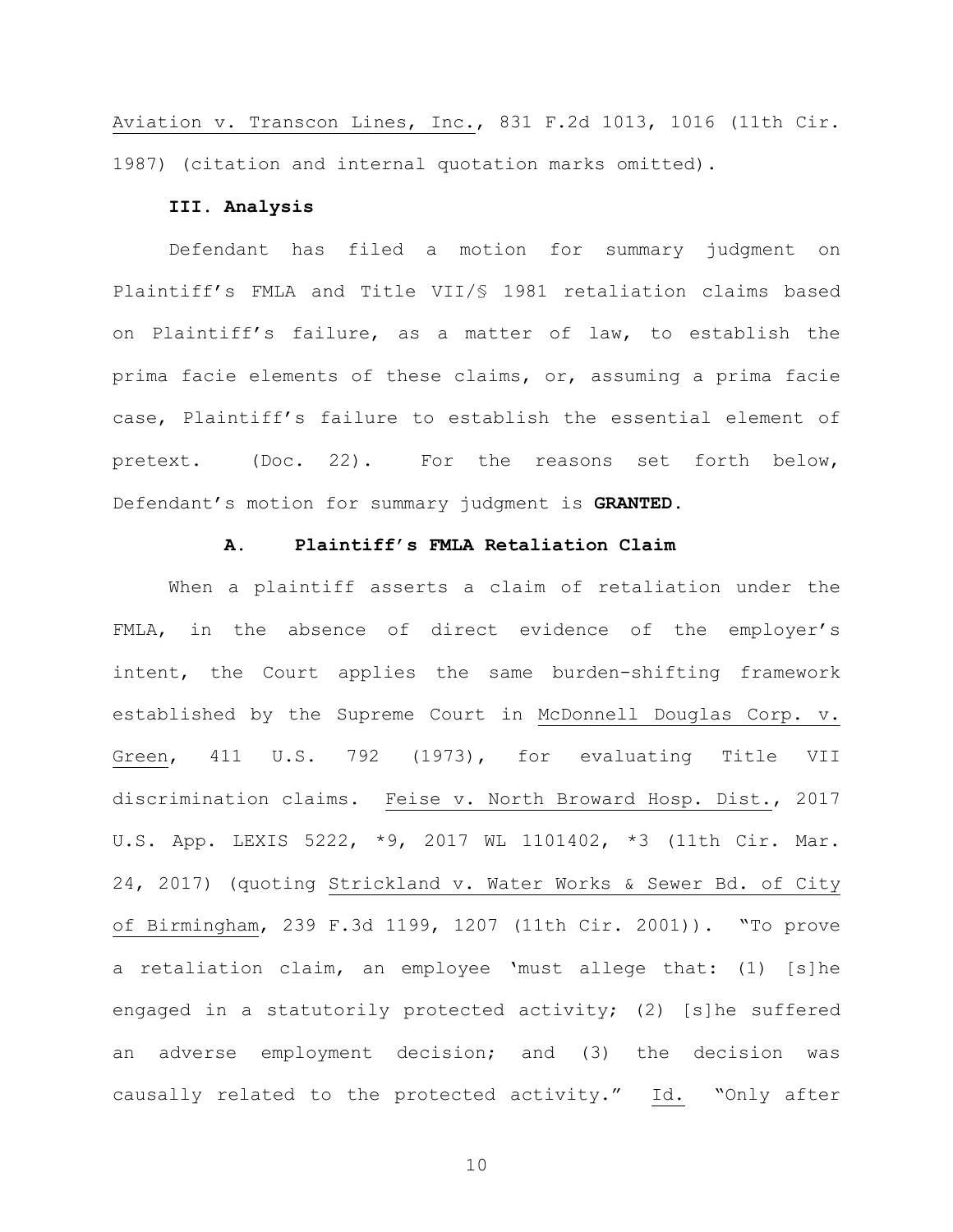the plaintiff makes this prima facie case of discriminatory retaliation does the burden shift to the defendant to rebut the presumption of retaliation by producing legitimate reasons for the adverse employment action." Id. (quoting Drago v. Jenne, 453 F.3d 1301, 1307 (11th Cir. 2006)). "If the defendant does so, the plaintiff must then show that the defendant's proffered reason for the adverse action is pretextual." Id. (quoting Hurlbert v. St. Mary's Health Care Sys., Inc., 439 F.3d 1286, 1297 (11th Cir. 2006)).

With respect to Plaintiff's initial burden, Defendant concedes that Plaintiff meets the first two elements of her prima facie case but argues that Plaintiff cannot establish causation. Defendant invites the Court to require Plaintiff to prove causation using the heightened "but-for" standard instead of the traditional "motivating factor" causation standard currently applicable to FMLA retaliation cases in the Eleventh Circuit. The Court declines Defendant's invitation.

As discussed by the court in Corbin v. Medical Ctr., Navicent Health, 2016 U.S. Dist. LEXIS 134159, \*30, 2016 WL 5724992, \*10 (M.D. Ga. Sept. 29, 2016), the "current state of the law in this Circuit only requires Plaintiff to prove her use of FMLA leave was a motivating factor in her termination." Id. (citing Coleman v. Redmond Park Hosp., LLC, 589 F. Appx. 436, 439 (11th Cir. 2014) (unpublished). Stated differently, "to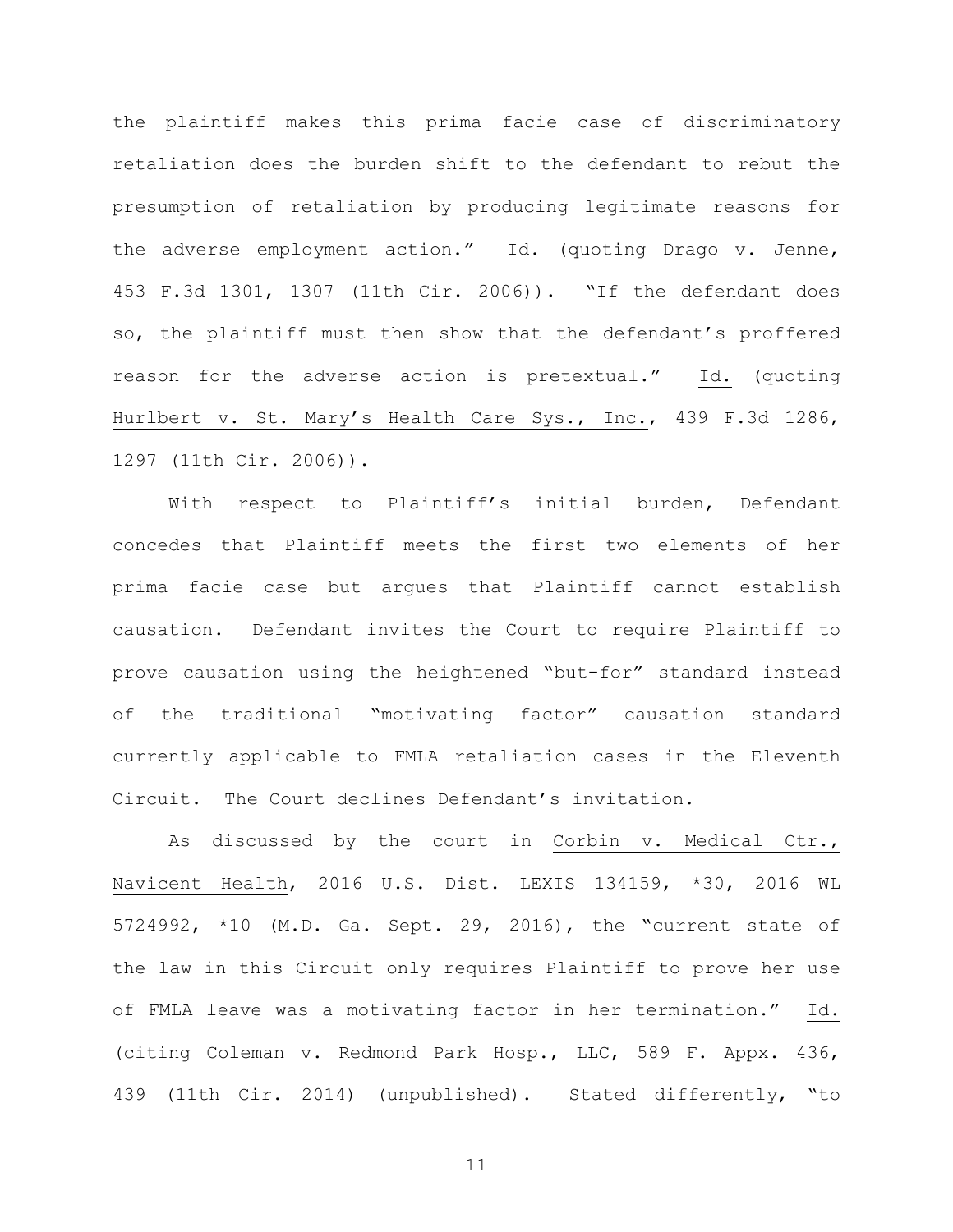establish a prima facie case of FMLA retaliation, Plaintiff must show her use of FMLA leave and her termination were not 'wholly unrelated.'" Corbin, 2016 U.S. Dist. LEXIS 134159 at \*30, 2016 WL 5724992 at \*11 (citations omitted); see also Farley v. Nationwide Mut. Ins. Co., 197 F.3d 1322, 1337 (11th Cir. 1999)("[t]o prove a causal connection [for retaliation under Title VII], we require a plaintiff only to demonstrate that the protected activity and the adverse action were not wholly unrelated.").

A plaintiff can meet this burden by showing that "the decision maker was aware of the protected conduct at the time of the adverse employment action." Corbin, 2016 U.S. Dist. LEXIS 134159 at \*30, 2016 WL 5724992 at \*10. "Close temporal proximity between protected conduct and an adverse employment is generally 'sufficient circumstantial evidence to create a genuine issue of material fact of a causal connection.'" Id.; see also Darring v. DailyAccess Corp., 2006 U.S. Dist. LEXIS 17326, \*30, 2006 WL 779868, \*11 (S.D. Ala. Mar. 27, 2006) (If a plaintiff provides "sufficient evidence that the decision maker became aware of the protected conduct and that there was close temporal proximity between this awareness and the adverse employment action," she can prove the causal connection).

In the present case, there is no dispute that Plaintiff was terminated on the day that she returned from taking FMLA leave.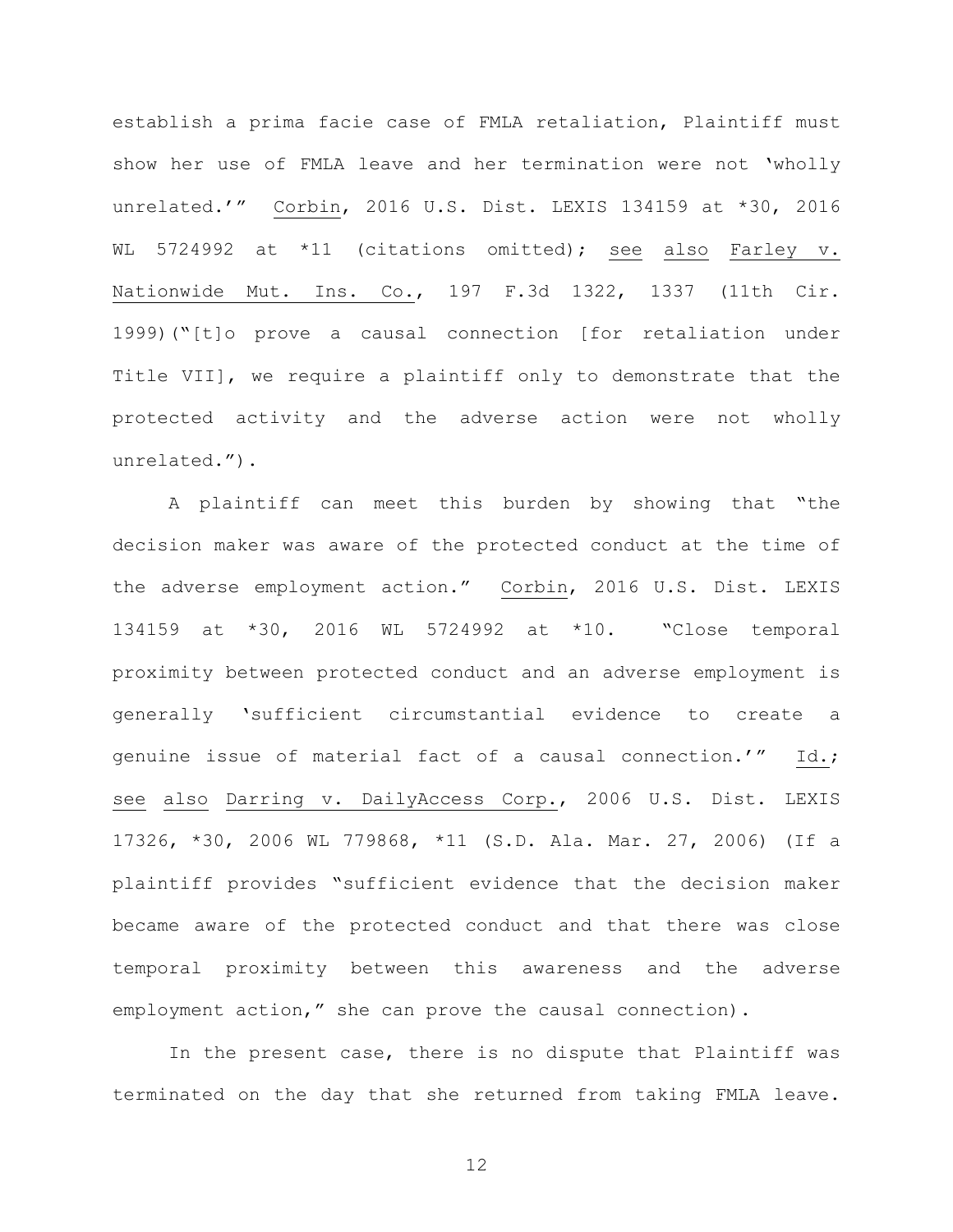Plaintiff argues that the close temporal proximity of the statutorily protected activity and the adverse action satisfy her prima facie case of retaliation. (Doc. 29 at 17-18). The Court agrees. Based on the close temporal proximity of her returning from taking FMLA leave and her termination, *i.e.*, the same day, Plaintiff has established a prima facie claim for FMLA retaliation.

To rebut Plaintiff's prima facie case, Defendant must only meet the "exceedingly light" burden of presenting a legitimate and nondiscriminatory reason for its employment action. Darring, 2006 U.S. Dist. LEXIS 17326 at \*30-31, 2006 WL 779868 at \*11) (quoting Perryman v. Johnson Products, Inc., 698 F.2d 1138, 1142 (11th Cir. 1983)). In satisfying this burden, Corizon points to evidence that Plaintiff was terminated after an internal investigation into an inmate grievance revealed that Plaintiff had violated company policy by not conducting a required sick call examination and then falsifying medical records to cover it up.<sup>8</sup> (Doc. 22-2 at 30-31, 34-35, 37, 39-40, 53-54, 58, 61-62, 67, 69; Doc. 28-2 at 83).

 $\overline{\phantom{0}}$ 

<sup>&</sup>lt;sup>8</sup> Corizon's policy provided that an employee may be recommended for immediate termination due to serious misconduct such as the falsification of patient medical records. (Doc. 22-2 at 40, 69). According to Corizon, Plaintiff was fired for violating this policy. (Id.).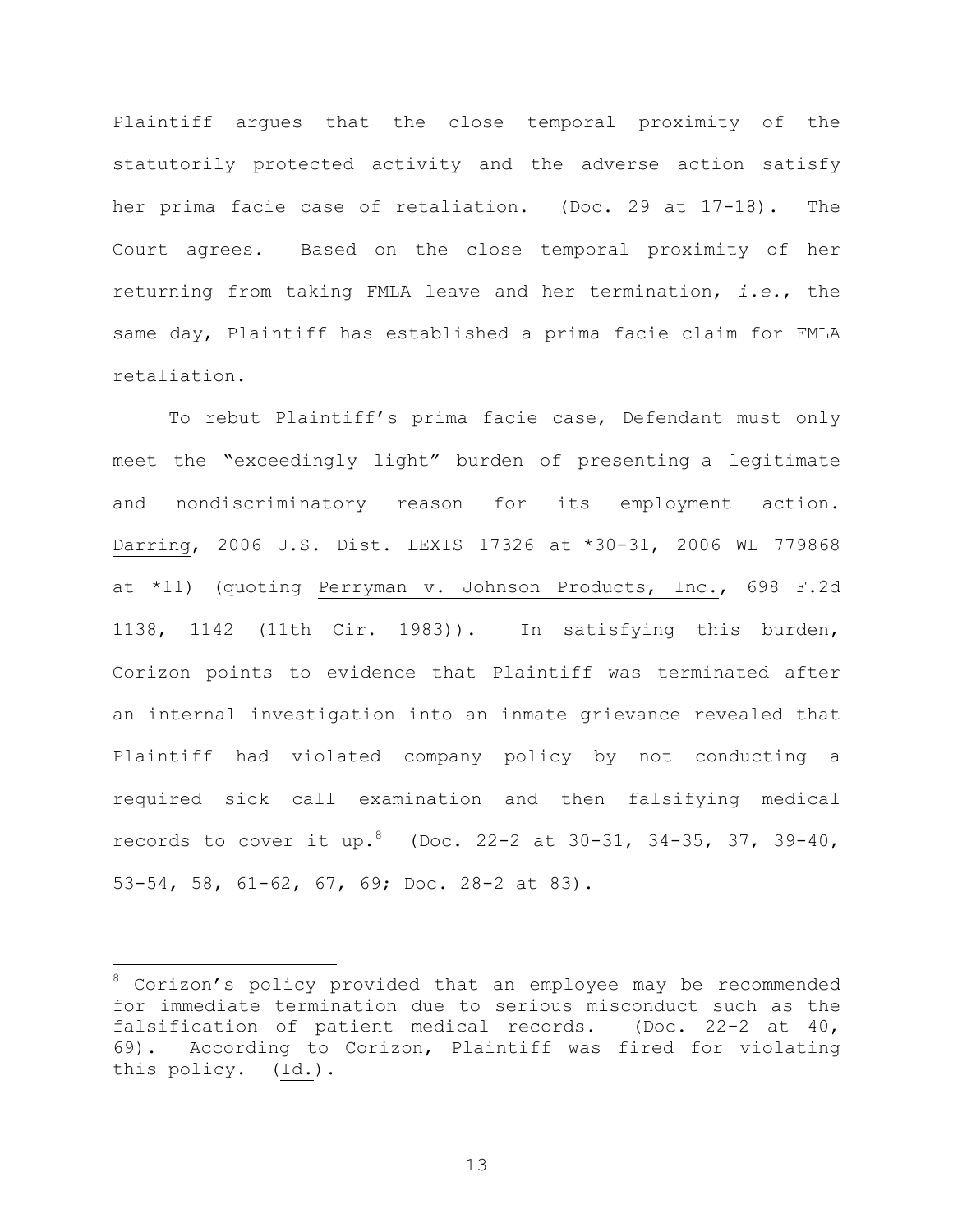The question, then, is whether Plaintiff has put forward sufficient evidence indicating that Defendant's putative reason for termination was mere pretext for its true intention to fire her for having taken FMLA leave. The Court concludes that she has not.

In establishing pretext, absent direct evidence of retaliation, a plaintiff must present circumstantial evidence sufficient for a reasonable jury to find that the employer's proffered reason for terminating the plaintiff was mere pretext for discrimination. Feise, 2017 U.S. App. LEXIS 5222 at \*9, 2017 WL 1101402 at \*3. To that end, "a plaintiff must adduce evidence not only that the employer's proffered reason is false, but also that unlawful retaliation was the employer's true motive." Id. (citing St. Mary's Honor Ctr. v. Hicks, 509 U.S. 502, 514-15 (1993)). Stated differently, Plaintiff must show either that Defendant's proffered reason "is unworthy of credence" or that retaliation "more than likely motivated [Defendant] to fire [her]." Id. (quoting Elrod v. Sears, Roebuck & Co., 939 F.2d 1466, 1470 (11th Cir. 1991)). Having reviewed the record at length, the Court finds that the evidence proffered by Plaintiff would not permit a reasonable jury to find that Defendant's reason for terminating her was unworthy of credence, or that retaliation more likely than not motivated Defendant to terminate her. Thus, Plaintiff's claim fails.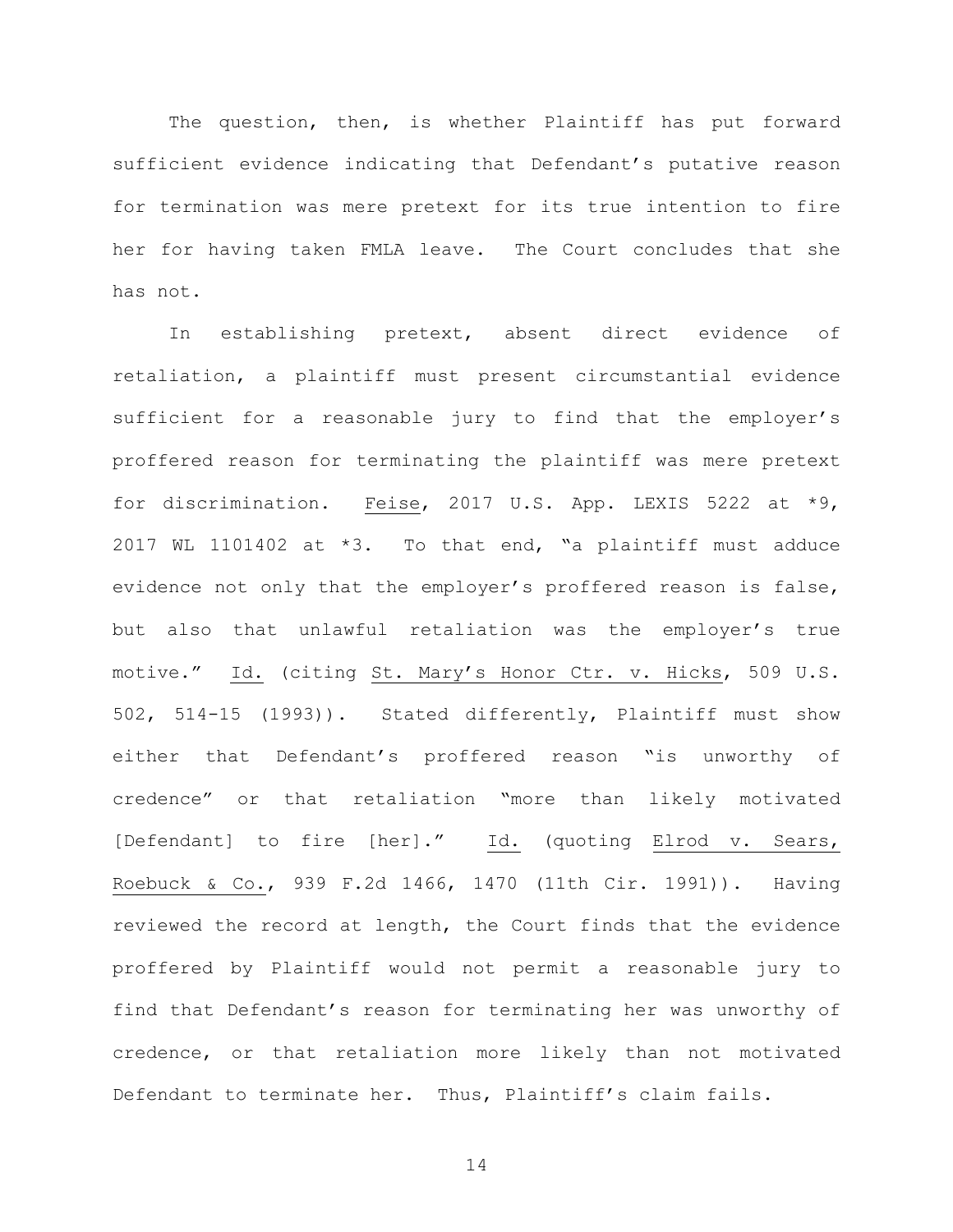As previously stated, Plaintiff relies on temporal proximity to establish pretext in this case. However, "temporal proximity alone generally is insufficient to establish pretext." Id. (citing Hurlbert, 439 F.3d at 1298). Moreover, it is undisputed in this case that Corizon had a policy that, if it made a decision to terminate an employee while that employee was on FMLA leave, the termination would not occur until the employee returned to work. (Doc. 22-2 at 79). That is precisely what happened here. Therefore, under the circumstances of this case, temporal proximity, alone, does not establish pretext.

While Plaintiff contends that she did not violate Corizon's policies by failing to conduct a required inmate medical assessment; that she was accompanied by Officer Canon (not Officer Brooks) to inmate LeGrand's cell to conduct the assessment; that she did perform a medical assessment on inmate LeGrand at his cell; and that she did not falsify LeGrand's medical records, these assertions are not sufficient to create a jury question. (Doc. 29 at 19; Doc. 22-2 at 11; Doc. 28-2 at 83).

 $\overline{\phantom{0}}$ 

It is undisputed that it was also against Corizon policy to conduct an inmate medical assessment at the cell. (Doc. 22-2 at 34, 37, 47, 58).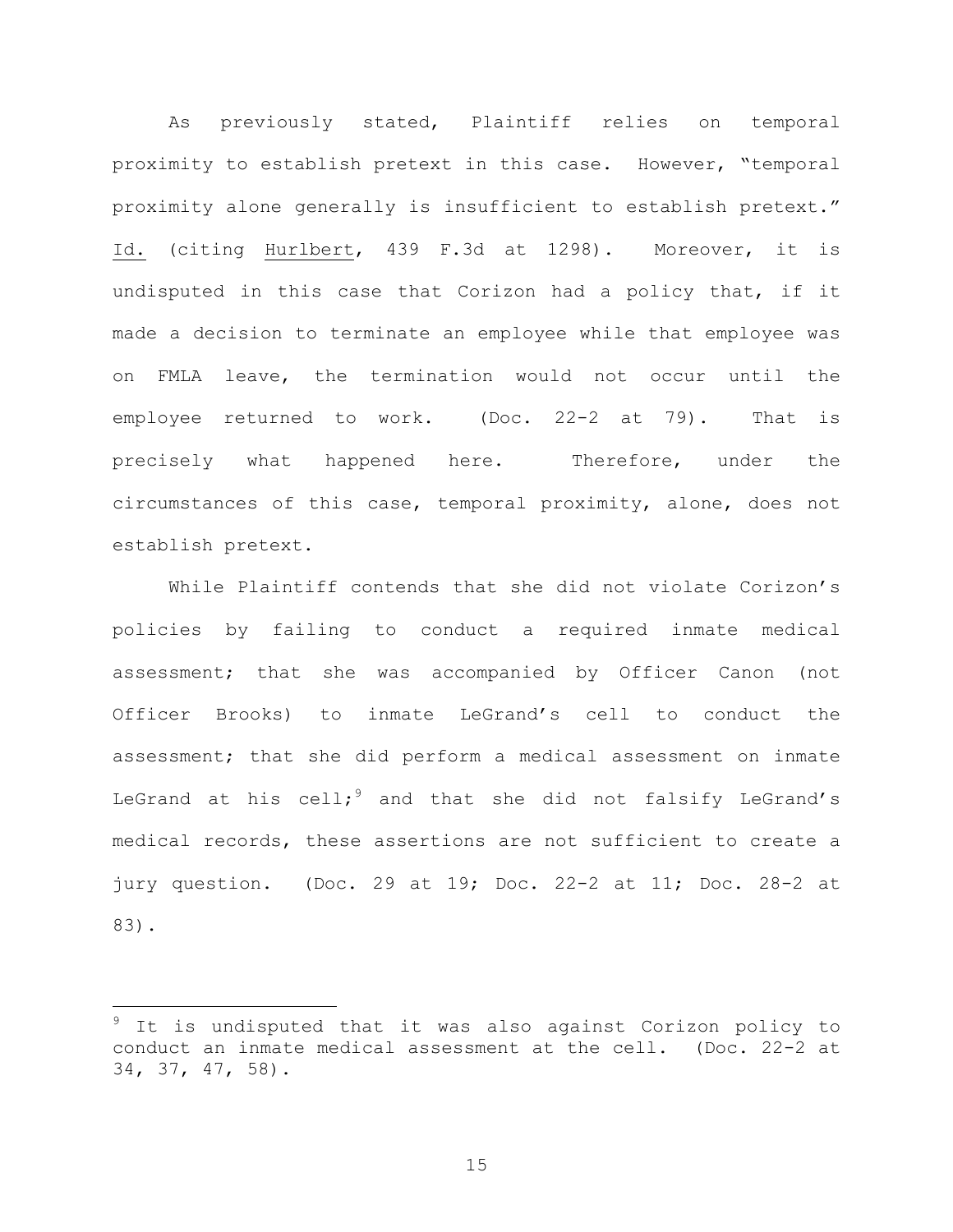It is undisputed that Director of Nursing Baugh and Health Services Administrator Gibson conducted a lengthy, in depth investigation into inmate LeGrand's grievance and ultimately concluded that Plaintiff did not conduct the inmate's medical assessment as Plaintiff claimed and that Plaintiff falsified the inmate's medical records to cover up her failure. (Doc. 22-2 at 30-31, 34-35, 37, 39-40, 53-54, 58, 61-62, 64, 69; Doc. 28-2 at 83). Therefore, "[t]his case . . . fits comfortably in the line of cases indicating that '[t]he inquiry into pretext centers on the employer's beliefs, not the employee's beliefs and, to be blunt about it, not on reality as it exists outside of the decision maker's head." Feise, 2017 U.S. App. LEXIS 5222, \*16, 2017 WL 1101402 at \*6 (quoting Alvarez v. Royal Atl. Developers, Inc., 610 F.3d 1253, 1266 (11th Cir. 2010)). "Indeed, an employer can hardly be said to have discriminated or retaliated against an employee if it terminated the employee based on a good faith belief that she violated a rule, even if the purported violation never actually occurred." Id. Therefore, "[a]bsent evidence of discrimination or retaliation, our employment discrimination statutes do not interfere with an employer's ability to manage its personnel, '[n]o matter how medieval a firm's practices, no matter how high-handed its decisional process, no matter how mistaken the firm's managers." Id. (citing Elrod, 939 F.2d at 1470). Indeed, "[i]t matters not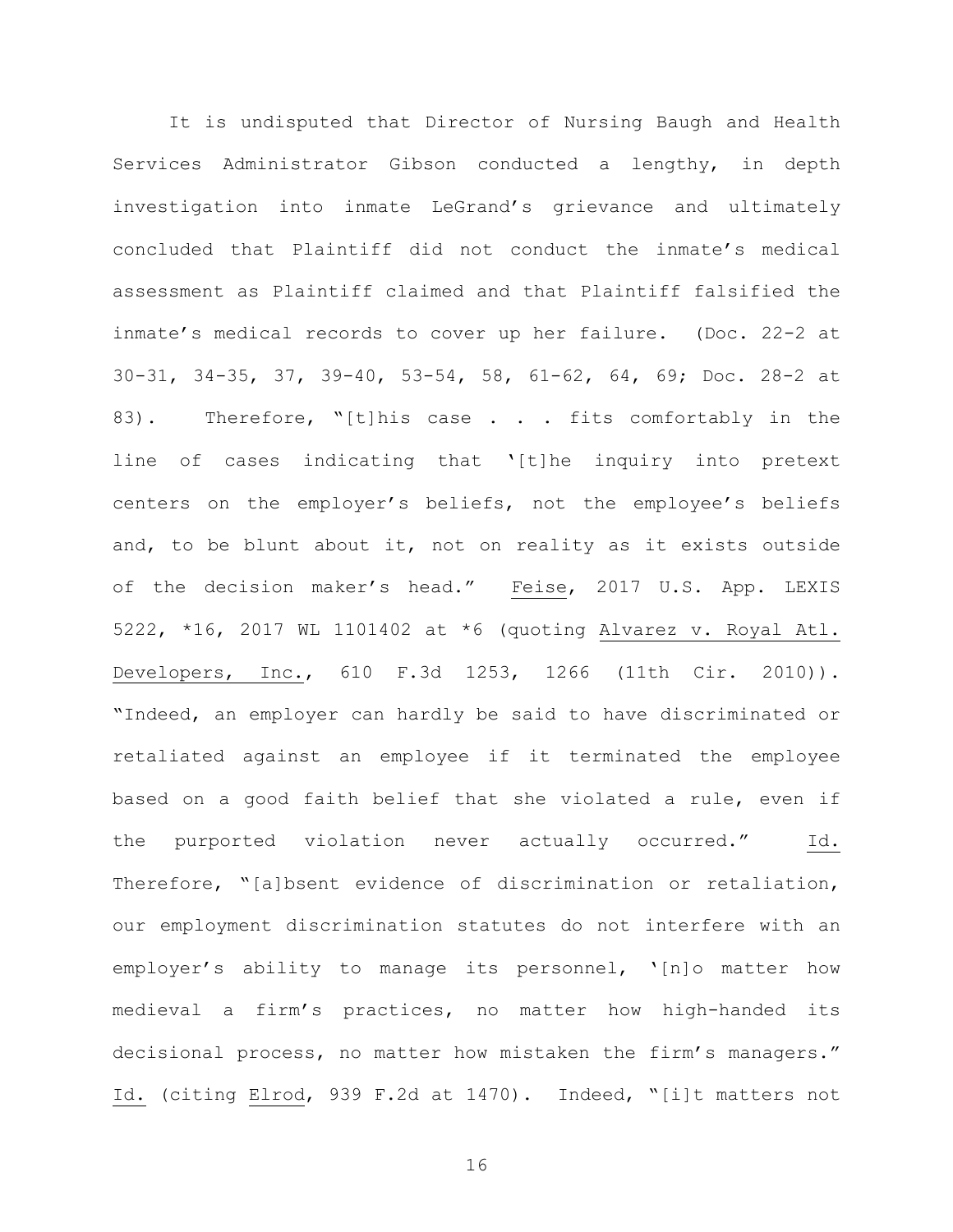that [a plaintiff's] termination might have been unexpected or unfair; FMLA simply does not afford relief in the absence of evidence of retaliation." Id.

Based on the foregoing, Plaintiff has failed to present evidence that would allow a reasonable jury to find that Corizon's decision to terminate her, which was consistent with Corizon's written policy that falsification of medical records constituted grounds for immediate termination (Doc. 22-2 at 30- 31, 34-35, 37, 39-40, 53-54, 58, 61-62, 69), was merely pretext. Therefore, Plaintiff's FMLA retaliation claim fails as a matter of law.

#### **B. Plaintiff's Title VII/§ 1981 Retaliation Claims**

For the same reasons discussed above in relation to Plaintiff's FMLA retaliation claim, the Court finds that Corizon is entitled to summary judgment on Plaintiff's Title VII/§ 1981 retaliation claims. The legal standard applicable to Title VII, § 1981, and FMLA retaliation claims is identical and requires that a plaintiff make a showing of circumstantial evidence that satisfies the test set forth in McDonnell Douglas Corp. v. Green, 411 U.S. 792 (1973). See Johnson v. Mobile Infirmary Med. Ctr., 2015 U.S. Dist. LEXIS 44990, \*26-27, 2015 WL 1538774, \*7 n.12 (S.D. Ala. Apr. 7, 2015). As this Court discussed in Johnson when addressing Plaintiff's Title VII, 42 U.S.C. § 1981, and FMLA retaliation claims: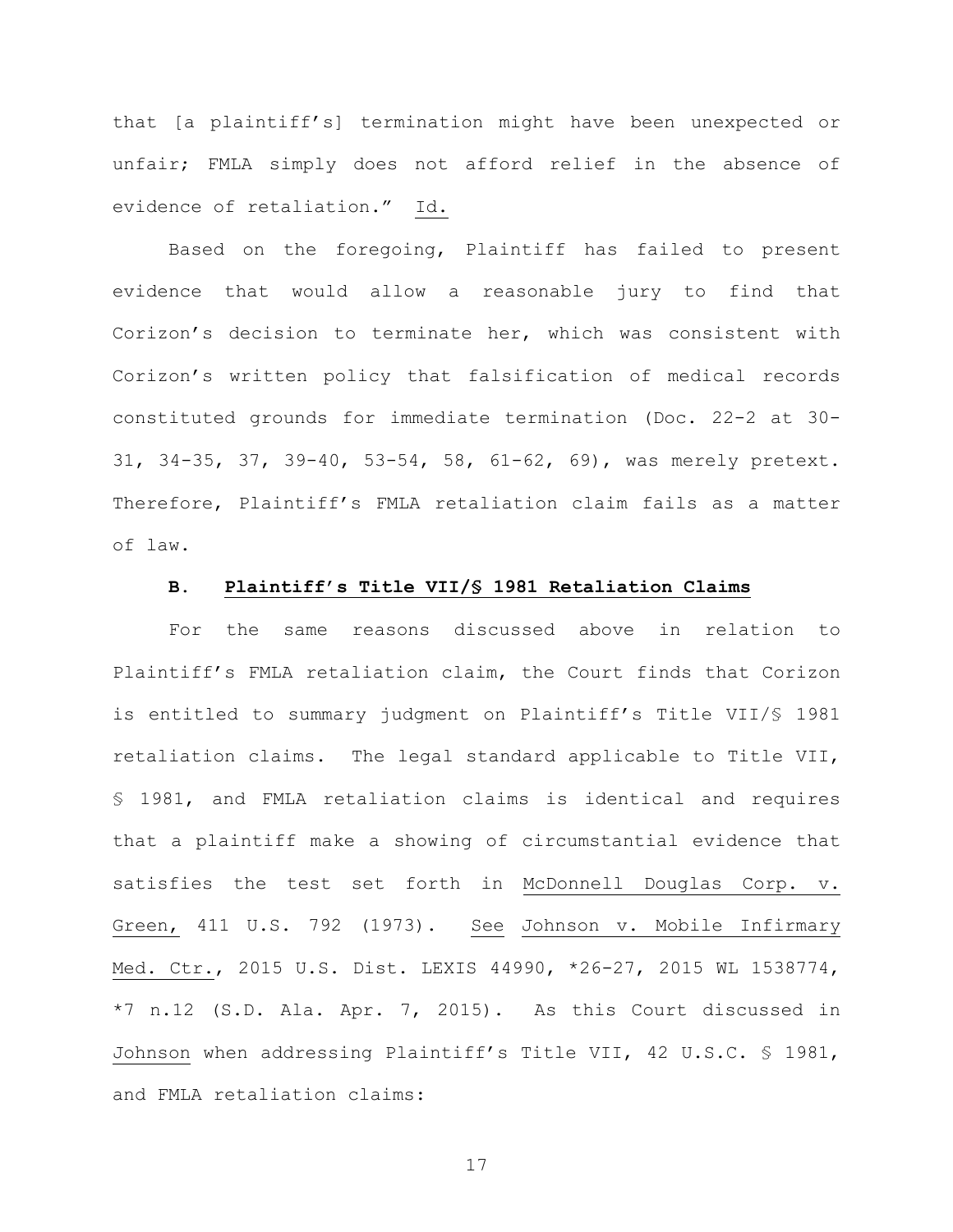Under this familiar [McDonnell Douglas] burden-shifting analysis, plaintiff is required to make out a prima facie case of unlawful discrimination or retaliation. If she does so, that showing "creates a rebuttable presumption that the employer acted illegally." Underwood v. Perry County Comm'n, 431 F.3d 788, 794 (11th Cir. 2005). At that point, "the burden shifts to the employer to articulate some legitimate, nondiscriminatory reason for the adverse employment action.... If the employer does this, the burden shifts back to the plaintiff to show that the employer's stated reason was a pretext for discrimination." Crawford v. Carroll, 529 F.3d 961, 976 (11th Cir. 2008) (citations and internal quotation marks omitted); see also Holifield v. Reno, 115 F.3d 1555, 1566 (11th Cir. 1997) (outlining similar procedure for Title VII retaliation claims). A plaintiff may establish pretext "either directly by persuading the court that a discriminatory reason more likely motivated the employer or indirectly by showing that the employer's proffered explanation is unworthy of credence." Brooks v. County Comm'n of Jefferson County, Ala., 446 F.3d 1160, 1163 (11th Cir. 2006) (quotation omitted). "The ultimate burden of persuading the trier of fact that the defendant intentionally discriminated against the plaintiff remains at all times with the plaintiff." Springer v. Convergys Customer Management Group Inc., 509 F.3d 1344, 1347 (11th Cir. 2007).

Johnson, 2015 U.S. Dist. LEXIS 44990 at \*26-27, 2015 WL 1538774 at \*7.

In this case, the only additional facts alleged with respect to Plaintiff's Title VII and § 1981 claims are that Corizon retaliated against her for filing previous EEOC charges, namely, one charge filed in 2012 and a second charge filed on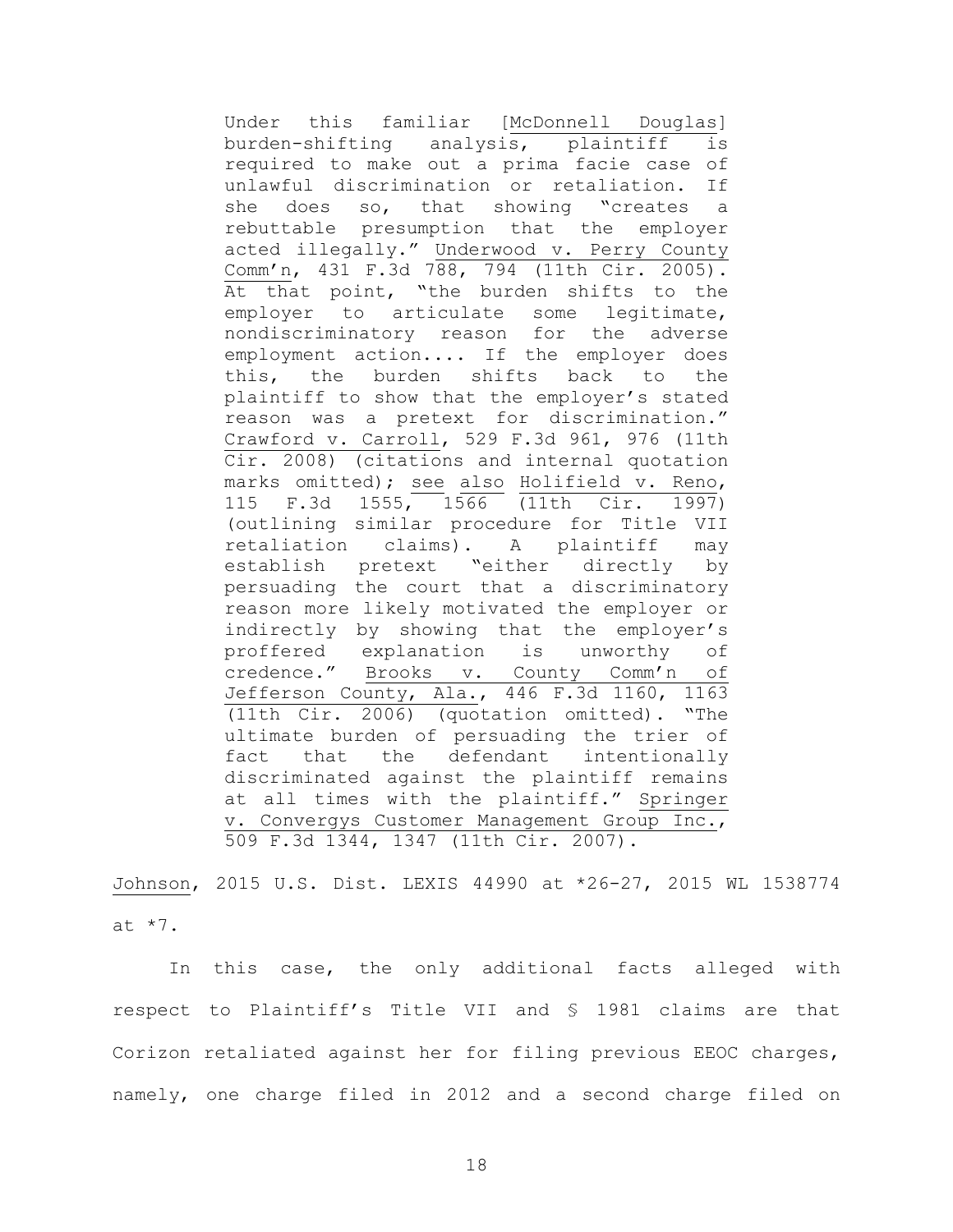March 10, 2014.<sup>10</sup> (Doc. 22-2 at 17, 71). However, it is undisputed that Corizon made the decision to terminate Plaintiff on February 21, 2014, before she filed her EEOC charge on March 10, 2014. (Doc. 22-2 at 69, 71). Thus, Corizon's decision could not have been based on the March 10, 2014, EEOC charge. Cf., Smith v. City of Fort Pierce, Fla., 565 F. Appx. 774, 779 (11th Cir. 2014) ("Smith cannot establish causation because Recor had already contemplated disciplining Smith before she filed her Charge.").

Likewise, reference to the earlier 2012 EEOC charge is unavailing as it is too remote in time to establish a causal connection between the decision to terminate Plaintiff in February 2014 and the 2012 EEOC charge. Cf., Thomas v. Cooper Lighting, Inc., 506 F.3d 1361, 1364 (11th Cir. 2007) (collecting cases and holding that "[a] three to four month disparity between the statutorily protected expression and the adverse

 $\overline{\phantom{0}}$ 

<sup>&</sup>lt;sup>10</sup> Although Plaintiff also alleges that she complained to Corizon management regarding alleged discrimination against her by two African American supervisors, she has nevertheless failed to offer facts to suggest that the decision to terminate her was pretextual. As noted *supra*, while Plaintiff may quarrel with the reasonableness of the decision to terminate her, the pretext inquiry focuses on the employer's beliefs. Because Plaintiff has not proffered any evidence suggesting that Corizon did not have a good faith belief that Plaintiff had violated its policies, her claim must fail.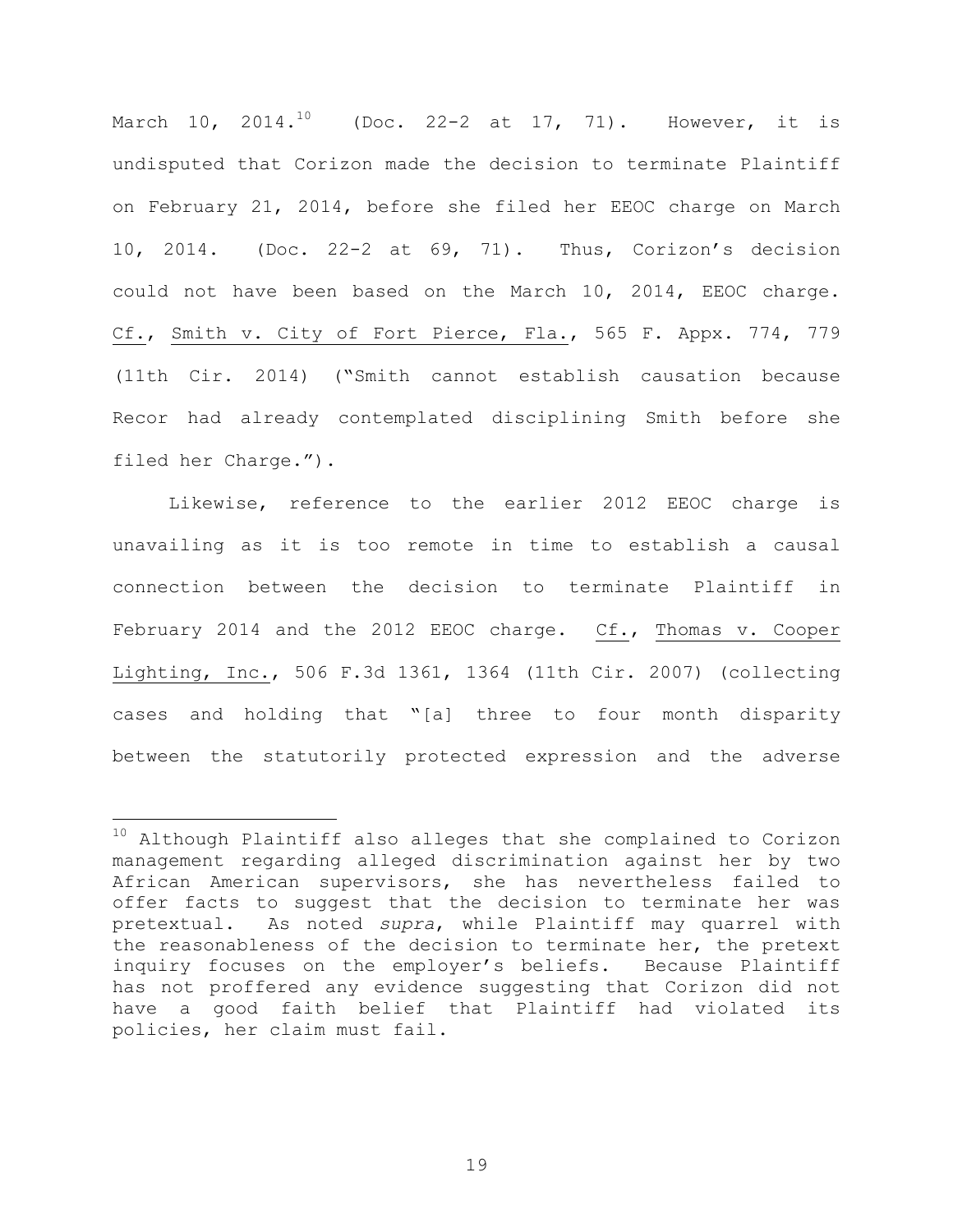employment action is not enough" to infer causation based on temporal proximity for the purpose of establishing a prima facie case of retaliation). "[I]n the absence of other evidence tending to show causation, if there is a substantial delay between the protected expression and the adverse action, the complaint of retaliation fails as a matter of law." Thomas, 506 F.3d at 1364. Therefore, Plaintiff's Title VII/§ 1981 retaliation claims fail as a matter of law for failure to present evidence from which a reasonable jury could find any causal connection between her EEOC charges and her termination of employment.

Moreover, assuming, *arguendo*, that Plaintiff could establish a prima facie case based on these additional facts, her Title VII/§ 1981 retaliation claims still ultimately fail as a matter of law for lack of evidence that would allow a reasonable jury to find that Corizon's proffered reason for terminating her (falsification of medical records in violation of company policy) (Doc. 22-2 at 30, 34-35, 37, 39-40, 53-54, 58, 61-62, 67, 69), was merely pretext. Therefore, for the same reasons discussed in detail above and based on the same authorities, Corizon is entitled to summary judgment on Plaintiff's Title VII/§ 1981 retaliation claims for this reason as well.